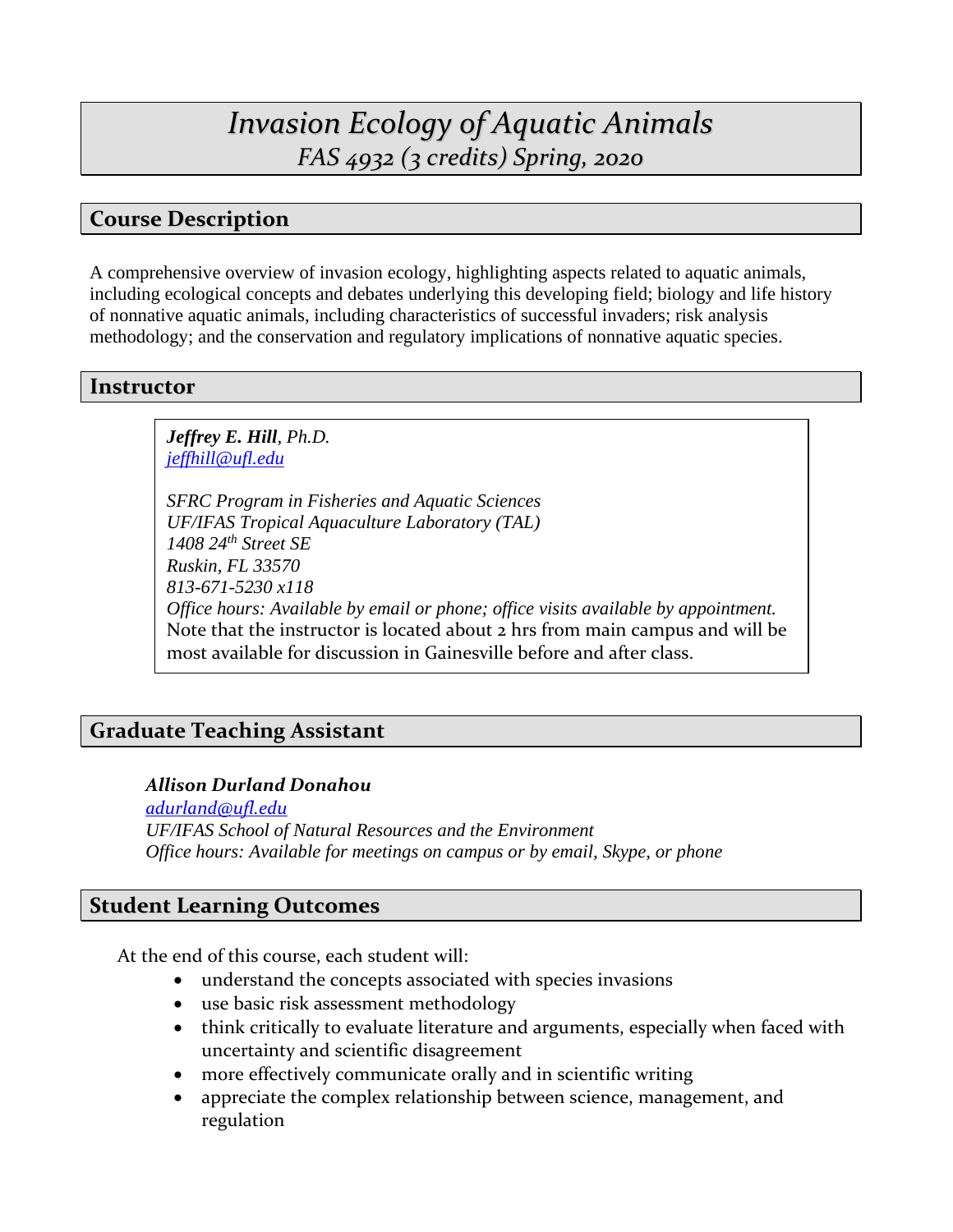## **Course Meeting Times**

Wednesday Periods 7-9 (1:55-4:55 pm); MCCD G001 (\*MCCB 3086 on 1/8, 1/22, and 2/19)

## **Required Readings**

There is no required text for the course. Some important texts that I draw heavily upon for the course are listed as "Additional References," below. Required readings will be provided in Canvas and will include the following papers which must be read by about the date specified below as they will be discussed in class and participation is expected.

| <b>Papers</b>                                                                 | Read by:         |
|-------------------------------------------------------------------------------|------------------|
| Colautti, R.I., and H.J. MacIsaac. 2004. A neutral terminology to define      | Jan 8            |
| 'invasive' species. Diversity and Distributions 10: 135-141.                  |                  |
| Beck et al. 2008. Invasive species defined in a policy context:               |                  |
| recommendations from the federal Invasive Species Advisory                    |                  |
| Committee. Invasive Plant Science and Management 1:414-421.                   |                  |
| Hill, J.E. 2008. Non-native species in aquaculture: terminology, potential    |                  |
| impacts, and the invasion process. USDA-Southern Regional                     |                  |
| Aquaculture Center Publication No. 4303.                                      |                  |
| Velleger et al. 2011. Homogenization patterns of the world's freshwater fish  | Jan $15$         |
| faunas. Proceedings of the National Academy of Sciences 108:18003-            |                  |
| 18008.                                                                        |                  |
| Fitzgerald, D.B., M. Tobler, and K.O. Winemiller. 2016. From richer to        |                  |
| poorer: successful invasion by freshwater fishes depends on species           |                  |
| richness of donor and recipient basins. Global Change Biology                 |                  |
| 22:2440-2450.                                                                 |                  |
| Hill, J.E. 2008. Non-native species in aquaculture: terminology, potential    | Jan 22           |
| impacts, and the invasion process. USDA-Southern Regional                     |                  |
| Aquaculture Center Publication No. 4303.                                      |                  |
| Catford et al. 2009. Reducing redundancy in invasion ecology by               |                  |
| integrating hypotheses into a single theoretical framework.                   |                  |
| Diversity and Distributions 15:22-40.                                         |                  |
| Blackburn et al. 2011. A proposed unified framework for biological            |                  |
| invasions. Trends in Ecology and Evolution 26:333-339.                        |                  |
| Gozlan, R.E. 2008. Introduction of non-native freshwater fish: is it all bad? | Jan 29           |
| Fish and Fisheries 9: 106-115.                                                |                  |
| Vitule, J.R., C.A. Freire, and D. Simberloff. 2009. Introduction of non-      |                  |
| native freshwater fish can certainly be bad. Fish and Fisheries 10:           |                  |
| 98-108.                                                                       |                  |
| Courtenay, Jr., W.R. 1997. Nonindigenous fishes. Pages 109-122 in D.S.        | Feb <sub>5</sub> |
| Simberloff, D.C. Schmitz, and T.C. Brown, editors. Strangers in               |                  |
| Paradise, Island Press.                                                       |                  |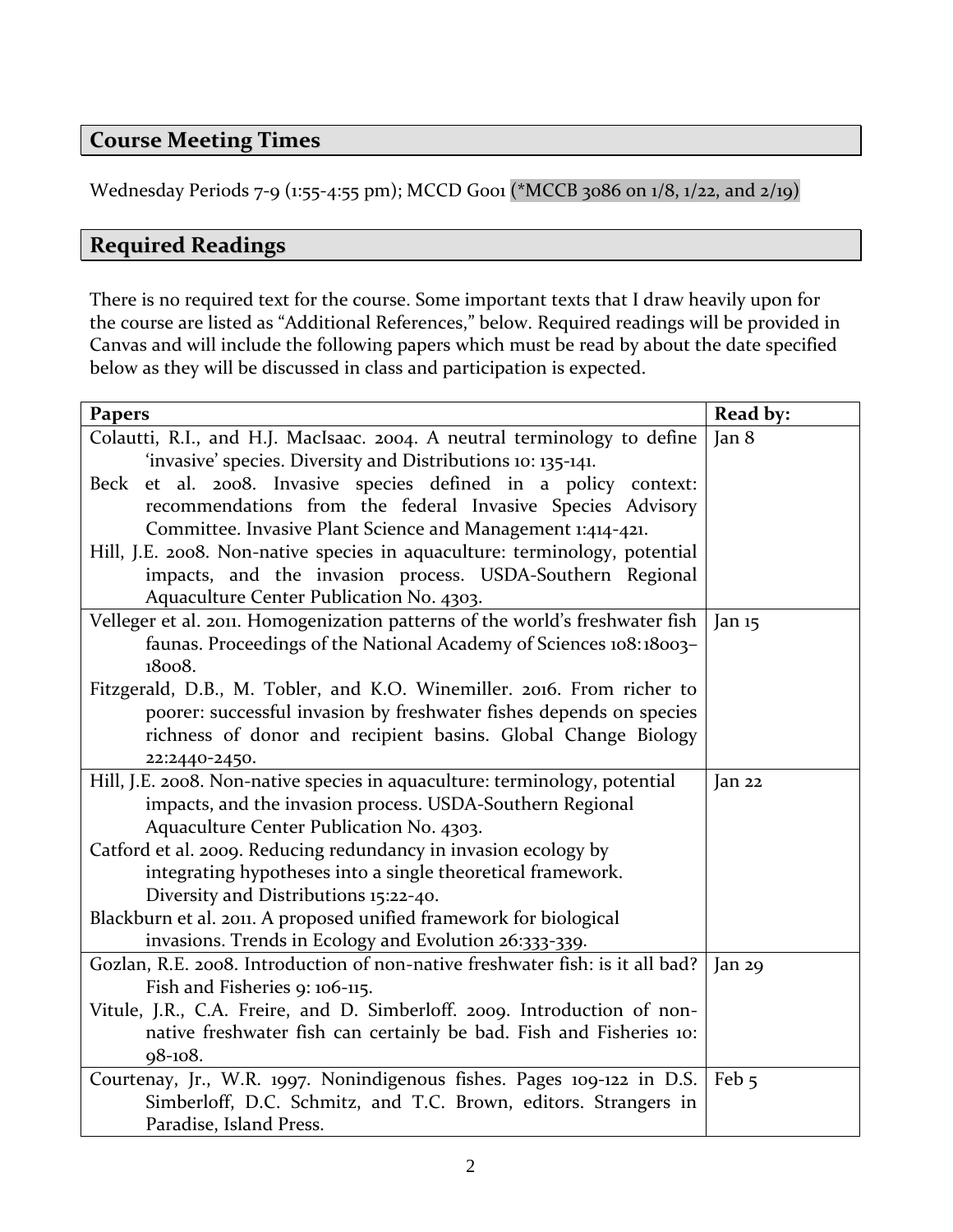| Shafland, P.L. 1996. Exotic fish assessments: an alternative view. Reviews in                    |                   |
|--------------------------------------------------------------------------------------------------|-------------------|
| Fisheries Science 4:123-132.                                                                     |                   |
| Trexler, J.C., W.F. Loftus, F. Jordan, J.J. Lorenz, J.H. Chick, and R.M. Kobza.                  |                   |
| 2000. Empirical assessment of fish introductions in a subtropical                                |                   |
| wetland: an evaluation of contrasting views. Biological Invasions                                |                   |
| $2:265 - 277.$                                                                                   |                   |
| Schofield, P.J., and W.F. Loftus. 2015. Non-native fishes in Florida                             |                   |
| freshwaters: a literature review and synthesis. Reviews in Fish                                  |                   |
| Biology and Fisheries 25:117-145.                                                                |                   |
| Pimentel, D., R. Zuniga, and D. Morrison. 2005. Update on the                                    | Feb <sub>12</sub> |
| environmental and economic costs associated with alien-invasive                                  |                   |
| species in the United States. Ecological Economics 52: 273-288.                                  |                   |
| Blackburn et al. 2014. A unified classification of alien species based on the                    |                   |
| magnitude of their environmental impacts. PLoS Biology                                           |                   |
| $12(5):$ e1001850.                                                                               |                   |
| Hill, J.E. 2002. Exotic fishes in Florida. LakeLines, North American Lake   Feb 26               |                   |
| Management Society 22(1):39-43.                                                                  |                   |
| Shafland et al. 2008. Florida's exotic freshwater fishes-2007. Florida                           |                   |
| Scientist 71:220-245.                                                                            |                   |
| Hill, J.E. 2009. Risk analysis for non-native species in aquaculture. USDA-                      | March 18          |
| Southern Regional Aquaculture Center Publication No. 4304.                                       |                   |
| Copp, G.H. 2013. The Fish Invasiveness Screening Kit (FISK) for non-native                       |                   |
| freshwater fishes—a summary of current applications. Risk Analysis                               |                   |
| 33:1394-1396.                                                                                    |                   |
| Roy et al. 2017. Developing a framework of minimum standards for the risk                        |                   |
| assessment of alien species. Journal of Applied Ecology. DOI:                                    |                   |
| 10.1111/1365-2664.13025.                                                                         |                   |
| Hardin, S., and J.E. Hill. 2012. Risk analysis of Barramundi Perch Lates                         | March 25          |
| calcarifer aquaculture in Florida. North American Journal of<br>Fisheries Management 32:577-585. |                   |
| Hill, J.E., and K.M. Lawson. 2015. Risk screening of Arapaima, a new                             |                   |
| species proposed for aquaculture in Florida. North American                                      |                   |
| Journal of Fisheries Management 35:885-894.                                                      |                   |
| Neal et al. 2017. Evaluation of proposed Speckled Peacock Bass Cichla                            |                   |
| temensis introduction to Puerto Rico. North American Journal of                                  |                   |
| Fisheries Management 37:1093-1106.                                                               |                   |
| Vander Zanden, M.J., and J.D. Olden. 2008. A management framework for                            | April 8           |
| preventing the secondary spread of aquatic invasive species.                                     |                   |
| Canadian Journal of Fisheries and Aquatic Sciences 65: 1512-1522.                                |                   |
| Kolar et al. 2010. Chapter 8. Managing undesired and invading fishes.                            |                   |
| Pages 213-259 in Hubert and Quist (editors). Inland fishery                                      |                   |
| management in North America, 3rd ed. American Fisheries Society,                                 |                   |
| Bethesda, MD.                                                                                    |                   |
| DeRivera, C. E., G.M. Ruiz, A.H. Hines, and P. Jivoff. 2005. Biotic                              | April 15          |
| Resistance to Invasion: Native predator limits abundance and                                     |                   |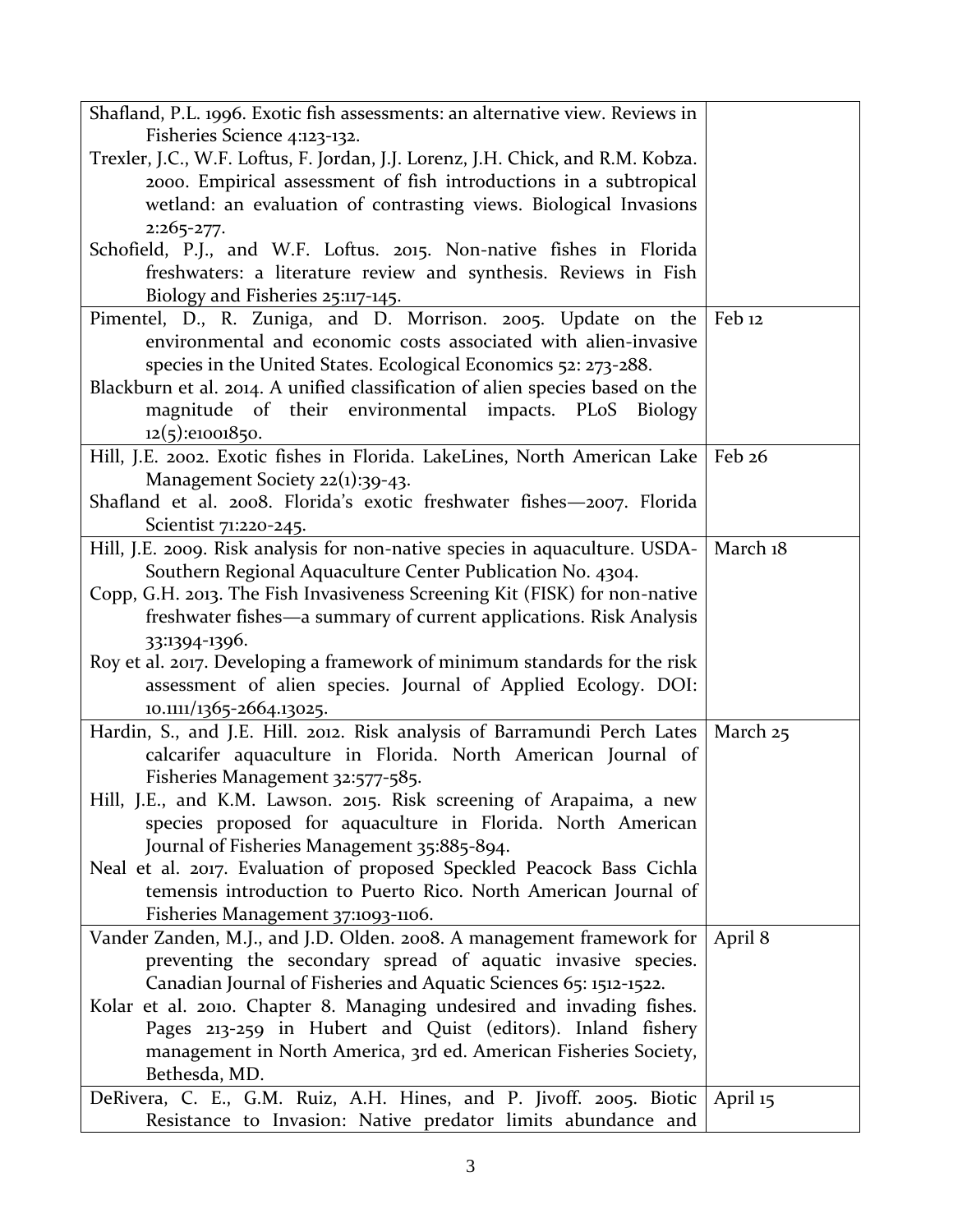| distribution of an introduced crab. Ecology 86 $(12)$ : 3364-3376.          |          |
|-----------------------------------------------------------------------------|----------|
| Jeschke, J. 2014. General Hypotheses in Invasion Ecology. Diversity and     |          |
| Distributions 20:1229-1234.                                                 |          |
| Henriksson, A., J. Yu, D.A. Wardle, and G. Englund. 2015. Biotic resistance |          |
| in freshwater fish communities: species richness, saturation or             |          |
| species identity? Oikos $124:1058-1064$ .                                   |          |
| Shea, K. and P. Chesson. 2002. Community ecology theory as a framework      | April 22 |
| for biological invasions. Trends in Ecology and Evolution 17: 170-176.      |          |
| White et al. 2006. Biotic indirect effects: a neglected concept in invasion |          |
| biology. Diversity and Distributions 12:443-455.                            |          |
| Zenni, R.D., and M.A. Nunez. 2013. The elephant in the room: the role of    |          |
| failed invasions in understanding invasion biology. Oikos 122:801-          |          |
| 815.                                                                        |          |

Additional, supplemental readings will be provided in Canvas. These supplemental readings will be provided for each lecture topic and by invited speakers.

## **Class Format, Policies on Attendance and Make-up Exams**

The course is a classroom-based, lecture and discussion format. No specific pre-requisites are required but the class is intended for advanced undergraduates. Given the broad scope of the field of invasion ecology, the course will cover diverse topics, each requiring a base of knowledge for the course to build upon. Students should have prior coursework in biology and have an understanding of basic ecological concepts.

Attendance records will not be maintained, but it is the responsibility of the student to maintain satisfactory progress in the course and to make up all work. Late project assignments will be penalized 10% on the first day and 5% on each subsequent day. Missed quizzes cannot be taken after the scheduled date without prior written consent of the instructor except under exceptional circumstances. Cases of serious illness, bereavement, or activities covered under the Twelve-Day Rule will be considered for make-up. Appropriate documentation must be provided in all cases.

Requirements for class attendance and make-up exams, assignments, and other work in this course are consistent with university policies that can be found at: [https://catalog.ufl.edu/ugrad/current/regulations/info/attendance.aspx.](https://catalog.ufl.edu/ugrad/current/regulations/info/attendance.aspx)

Students are expected to turn off all cell phones, messaging devices, or other communications devices during class unless specifically allowed by the instructor.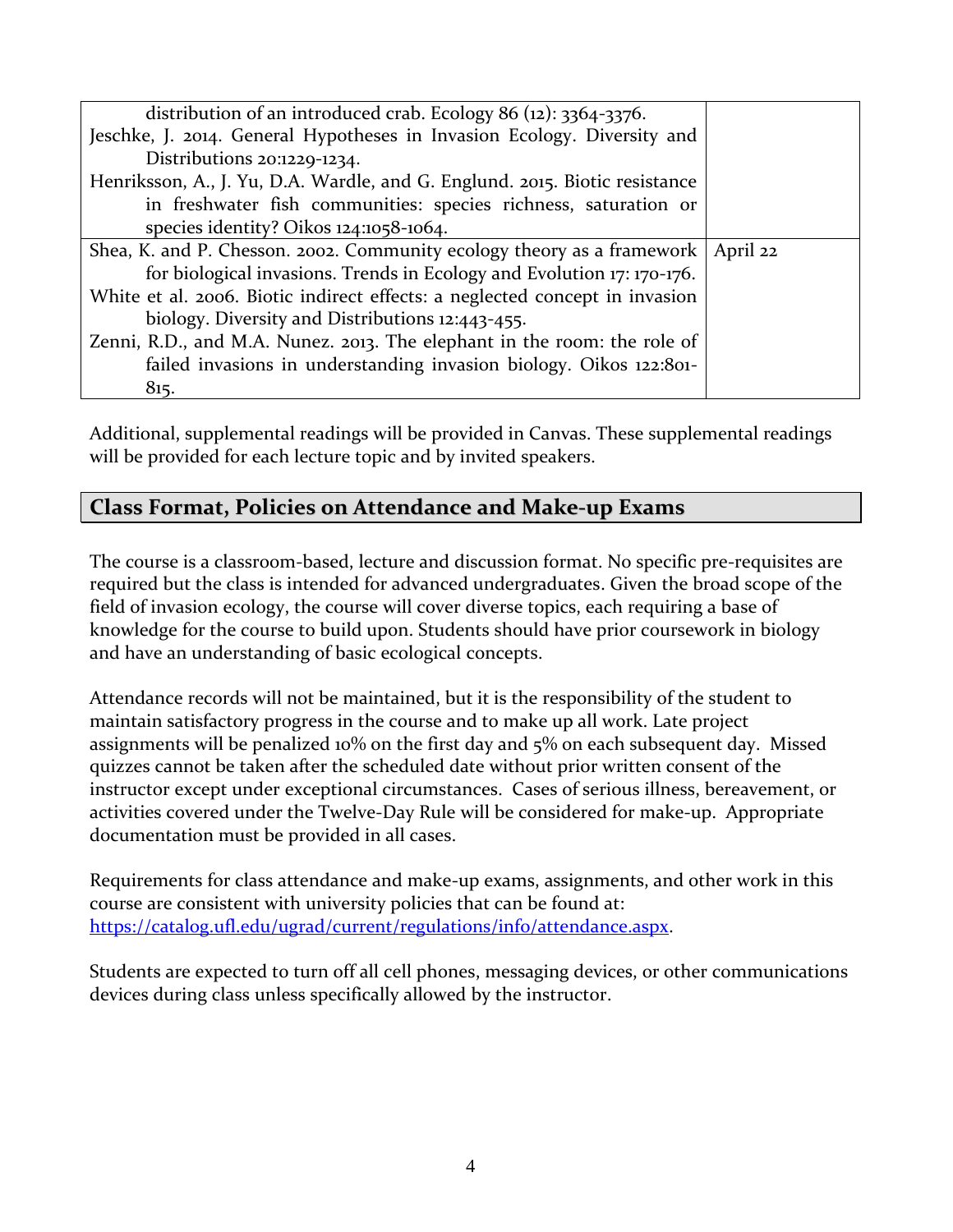#### **Assignments**

Projects **MUST** be turned into the instructor before class ends on the due date. There will be a penalty for late projects. Make prior arrangements and expect to turn projects in early if there are conflicts with the schedule.

- *Species Synopsis* Students will choose a non-native aquatic species of relevance to Florida and write a brief species synopsis. The species may be freshwater, estuarine, or marine and must be a non-plant taxon. Species will be chosen in consultation with the course instructor to prevent student overlap. A detailed outline of the project requirements will be provided during class. In brief, students will conduct literature and internet searches to obtain information on the occurrence, life history, ecology, effects, and regulatory status of the species and write a fact sheet summarizing this information and pointing out gaps in knowledge.
- *Risk Assessment* Students will participate in teams to conduct a risk assessment using the Federal Aquatic Nuisance Species Task Force RAM Committee Generic Analysis method or a risk screen using the Fish Invasiveness Screening Kit (FISK or related FISK-like variant) or the U.S Fish and Wildlife Service Ecological Risk Screening Summary (ERSS) on a select group from the class species synopses. Teams will provide a copy of their completed risk assessment along with a short narrative explaining their methodology and results. More detailed information and requirements will be posted in Canvas.
- *Exams* There will be two exams (a midterm and final). These will cover all information in lectures, readings, and from invited speakers. Species profiles and risk assessments (except what is covered in lecture), and topic reviews will not be covered on exams.

### **Evaluation of Student Learning (Undergraduate Student)**

*20% Species Synopsis 25% Mid-Term exam 20% Risk assessment 25% Final exam 10% Discussion participation*

#### **Grading Scale**

A 94-100%; A- 90-93; B+ 86-89; B 83-85; B- 80-82; C+ 76-79; C 73-75; C- 70-72; D+ 66-69; D 63-65; D- 60-62; E <60%

<https://catalog.ufl.edu/graduate/regulations/#text>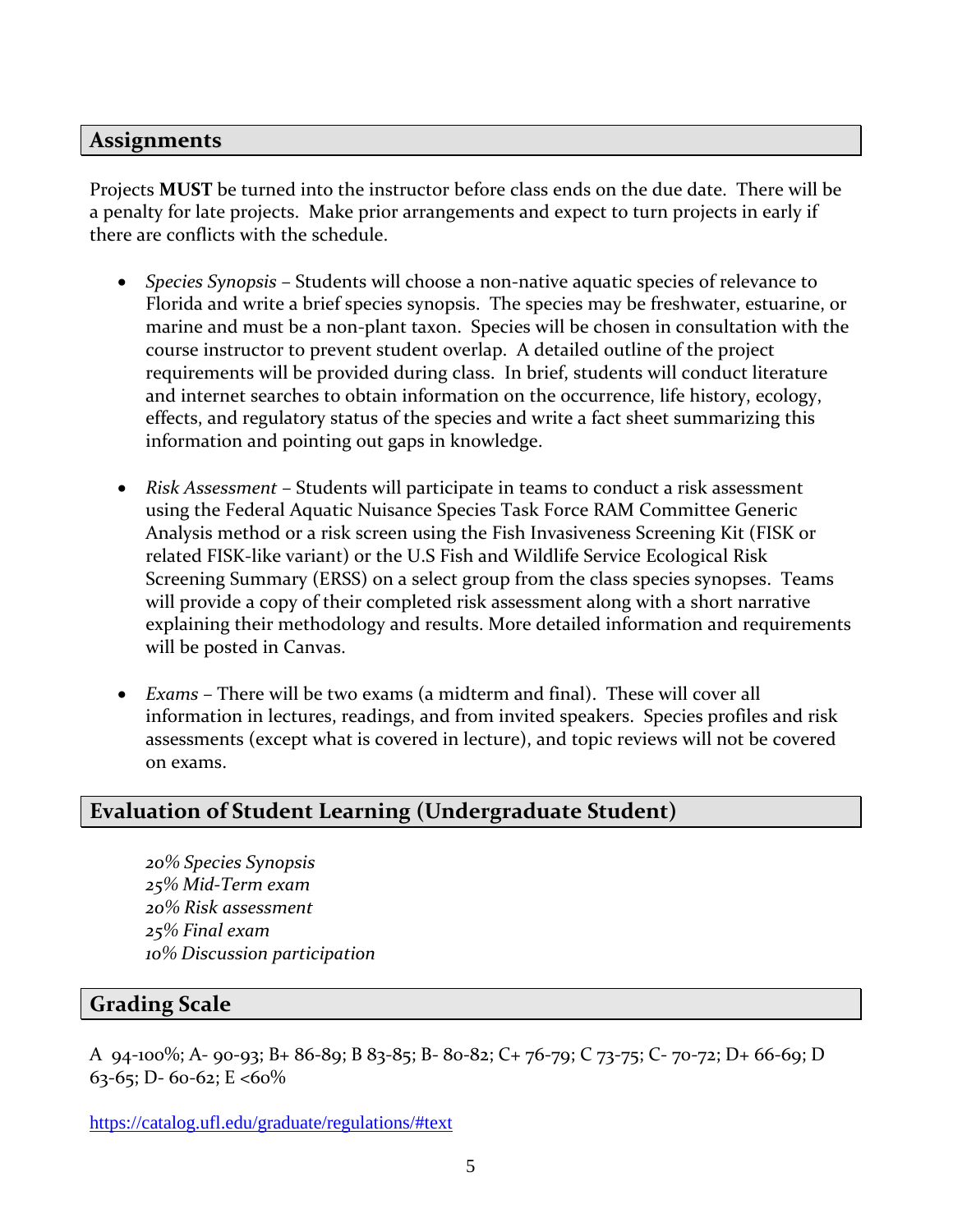## **Schedule of Class Topics**

| <b>WEEK</b>             | <b>DATE</b>       | <b>TOPIC</b>                                               | <b>ASSIGNMENTS</b>                                                              |
|-------------------------|-------------------|------------------------------------------------------------|---------------------------------------------------------------------------------|
|                         | Jan 8             | Introduction/Pathways of Introduction                      | $*MCCB$ 3086                                                                    |
| $\overline{2}$          | Jan 15            | Biogeography/Invasion Process                              |                                                                                 |
| $\overline{\mathbf{3}}$ | Jan 22            | <b>Stages of Invasion Process</b>                          | <b>Species Choice Due;</b><br>*MCCB 3086                                        |
| 4                       | Jan 29            | <b>Invasion Process Theory</b>                             |                                                                                 |
| 5                       | Feb 5             | Impacts                                                    |                                                                                 |
| 6                       | Feb <sub>12</sub> | Impacts                                                    |                                                                                 |
| 7                       | Feb 19            | <b>Classic Case Studies</b>                                | <b>Species Profiles Due;</b><br><b>Review/Data Set Topic</b><br>Due; *MCCB 3086 |
| 8                       | Feb 26            | Florida Case Studies / Review                              |                                                                                 |
| 9                       | Mar $4$           | <b>Spring Break-No Class</b>                               |                                                                                 |
| 10                      | $Mar$ 11          | Risk Analysis/Risk Assessment                              | Mid-Term Exam                                                                   |
| 11                      | March 18          | <b>Risk Assessment</b>                                     |                                                                                 |
| 12                      | March 25          | <b>Risk Assessment Case Studies</b>                        |                                                                                 |
| 13                      | April 1           | Management Techniques/Case Studies                         |                                                                                 |
| 14                      | April 8           | International, Federal, and State<br>Management and Policy | <b>Risk Assessment</b><br>Presentation                                          |
| 15                      | April 15          | <b>Ecological Theory</b>                                   |                                                                                 |
| 16                      | April 22          | <b>Ecological Theory/Review</b>                            | <b>Topic Reviews or Data</b><br><b>Papers Due</b>                               |
|                         | April 30          |                                                            | <b>Final Exam (Thursday</b><br>$12:30-2:30$ pm)                                 |

## **Additional References**

Davis, M.A. 2009. Invasion Biology. Oxford University Press.

- Elton, C.E. 1958. The Ecology of Invasions by Animals and Plants. Revised edition (2000). The University of Chicago Press.
- Lockwood, J.L., M.F. Hoopes, and M.P. Marchetti. 2007. Invasion Ecology. Blackwell Publishing.

Williamson, M. 1996. Biological Invasions. Chapman & Hall.

### **Online Evaluation**

Students are expected to provide feedback on the quality of instruction in this course by completing online evaluations at [https://evaluations.ufl.edu.](https://evaluations.ufl.edu/) Evaluations are typically open during the last two or three weeks of the semester, but students will be given specific times